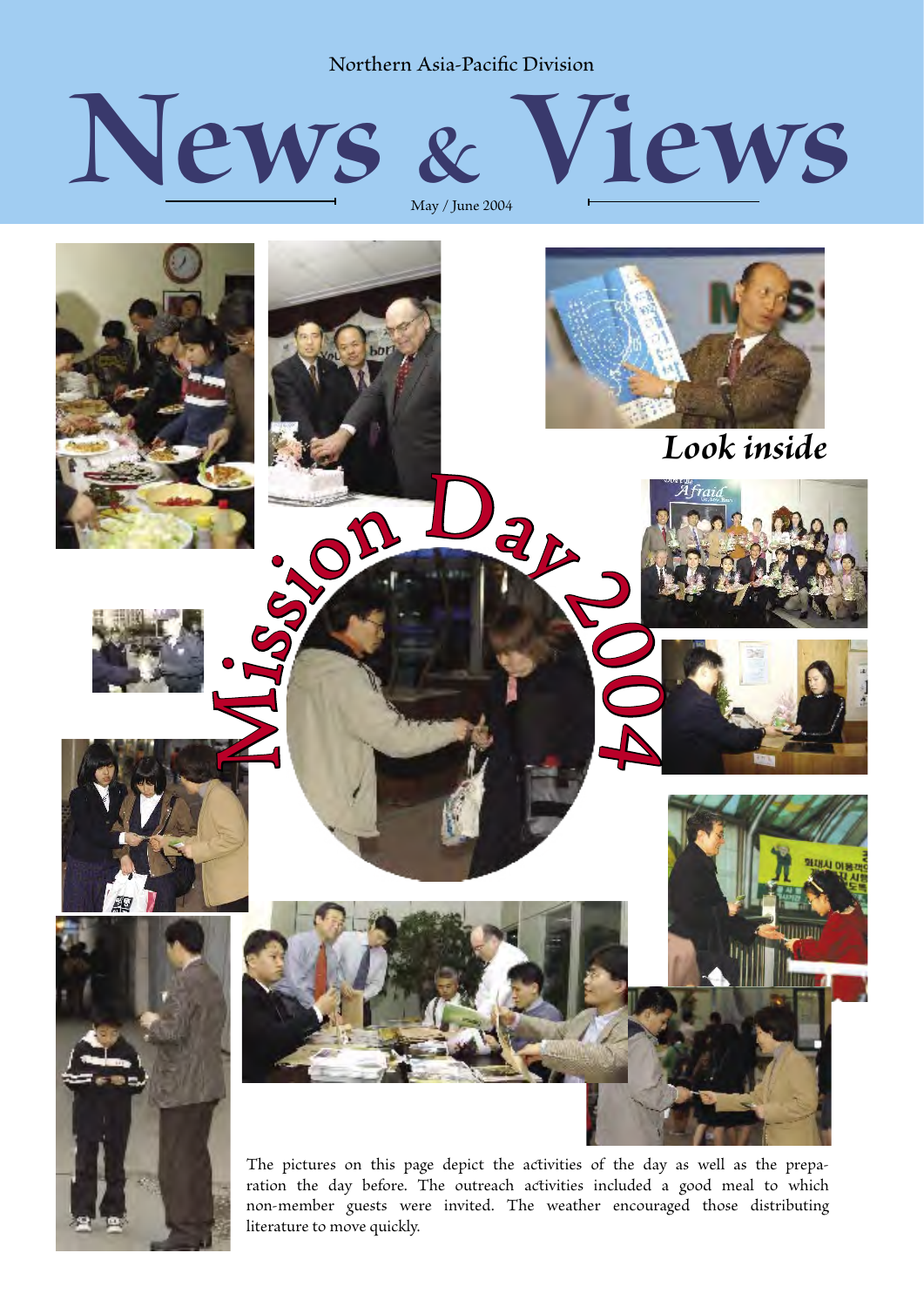### First Annual NSD Mission Day

**1997 Although May 2004** on March 17 at the Northern Asia-Pacific Division office began what we hope will become<br>an integral part of every one of our 119 institutions within the division territory. Although the day began<br>d an integral part of every one of our 119 institutions within the division territory. Although the day began with rain, God answered our request to drive the rain away so we could go to the streets of Ilsan, Korea, to the -2 degrees Celsius windy weather to distribute 2,700 magazines and Sow 1 Billion invitations during the afternoon rush hour. This was the climax to this special day.

Morning worship time was extended to hear the testimonies of two missionaries. Pastor Lee JangHo, a Korean, spent the last five years in Taiwan leading people to Christ. Jin Jin Soo, a Chinese woman studying at Sahmyook University, represented the laity with her testimony of how she has led six people to Christ this past year.

The NSD offices reside in a seven storey office complex. One of the burning questions was, "How do we reach the people in these different businesses?" Invitations were given to each business requesting them to join the NSD staff for lunch and cake in celebration of *Mision Day*. Seven individuals accepted the lunch invitation. Since many of the businesses are eating estalishments, a plate of home-baked cookies and other treats, along with a health magazine, was presented to each business by one of the staff after lunch.

Dr. Lee reminded the staff that we at the headquarters must set the example for all our NSD institutions and members. The spirit of the 1000 Missionary Movement is alive and well in the NSD. "Once a missionary, always a missionary."

## Why Mission Day?

Ilen White wrote in Desire of Ages, "Every true<br>disciple is born into the kingdom of God as a mi<br>sionary" (DA, 195). When we were born again a<br>Christians (John 3:1-5) we were born disciple is born into the kingdom of God as a missionary" (DA, 195). When we were born again as

Christians (John 3:1-5) we were born as missionaries. By the grace of God we have become missionaries "to proclaim the excellencies of Him who has brought us from darkness to marvelous light" (1Peter 2:9). The greatest tragedy for Christians is to live a meaningless, mundane life, having forgotten their missionary identity. Apart from mission, our present life doesn't have much signifi-

cance. A man without a mission is not worth much.

When Jesus left this world, He entrusted the important task of global evangelism not to heavenly angels, but to us, the followers of Christ. Jesus said to them, "Go into all the world and preach the good news to all creation" (Mark 16:15). Since the time of Christ's ascension, for about two thousand years, the church of Christ has continually carried out this solemn responsibility. Satan's attack upon

the church has been intense, and millions of Christians have suffered for the name of Christ. Many have sacrificed material possessions, worldly fame, respect, family, and even their lives for the sake of the gospel commission. Through the faithful ministry of the church of Christ, innumerable people have been brought to the kingdom of God.



"The disciples were not to wait for the people to come to them. They were to go to the people, hunting for sinners as a shepherd hunts for lost sheep. Christ opened the world before them as their field of labor. They were to go into all the world, and preach the gospel to every creature" (8T, 14-15).

True Christians are missionaries regardless of their jobs, professions and social responsibilities. "It is our work to reveal to men the gospel of their salvation. Every enterprise in which we engage should be a means to this end  $(CS, 14)$ ." Therefore, as Christians, our first calling is to be missionaries for God.

> Jairyong Lee President



News & Views - 2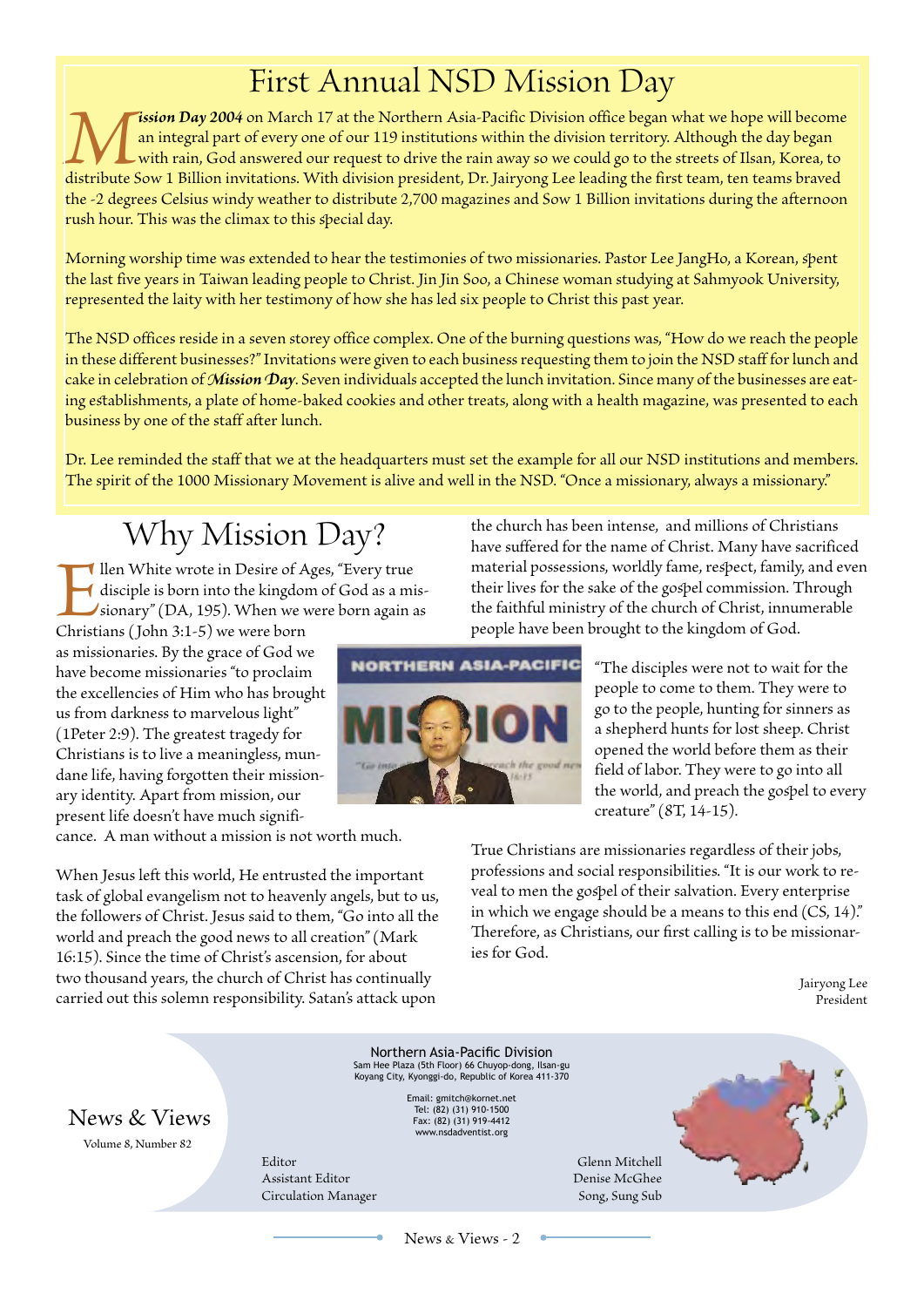

## Filipino Church's Second Anniversary

Sabbath March 20, 2004, Dr. Jairyong Lee, the Golden Aday Adventist Church in Seoul celebrated the church's presented by the Northern Asia-Pacific Division's Golds everal songs the congregation heartily joined in the singi abbath March 20, 2004, Dr. Jairyong Lee, the Golden Angels and members of the Filipino International Seventhday Adventist Church in Seoul celebrated the church's second anniversary. Sabbath School began with a concert presented by the Northern Asia-Pacific Division's Golden Angels under the leadership of Pastor Joshua Shin. On



Dr. Lee's message to a standing-room only congregation, reminded them of the need to continue their witness to their friends and community since this is what has brought about the church growth to date. A wonderful fellowship meal was provided allowing time for getting acquainted.

This church meets in the Sahmyook Nursing and Health College facilities. The afternoon festivities included an International Music Festival.

#### AIIAS 82nd Graduation

n Sunday, March 7, 2004, the 82nd graduating class from AIIAS included 83 graduates representing 15 countries who

received their degrees. The events began with Friday evening's Consecration Service featuring speaker Mark Lastimoso, graduating class secretary. The evening concluded with a candlelight ceremony led by Dr. James Park, class sponsor.

Dr. Samuel Gaikwad invited the graduates and congregation to consider, "Where Are We Going?" during his

sermon for the Baccalaureate Service on Sabbath.

The commencement address given by Elder Armando Miranda, a vice president of the General Conference and



AIIAS Management Committee vice-chair cited aspects of Joseph's life to charge the graduates to give glory to God in the way they respond to life's circumstances.

The conferral of a Doctor of Divinity Degree, Hono-

ris Causa, to Elder P. D. Chun in recognition of his exemplary leadership and pursuance of academic excellence in the Asian region was a significant part of the event. He and his wife, Chung, Chung Hee, came forward after the citation had been read, and Elder Chun received his gown, hood and testamur.

Julian Melgosa, PhD, President Adventist International Institute of Advanced Studies (AIIAS)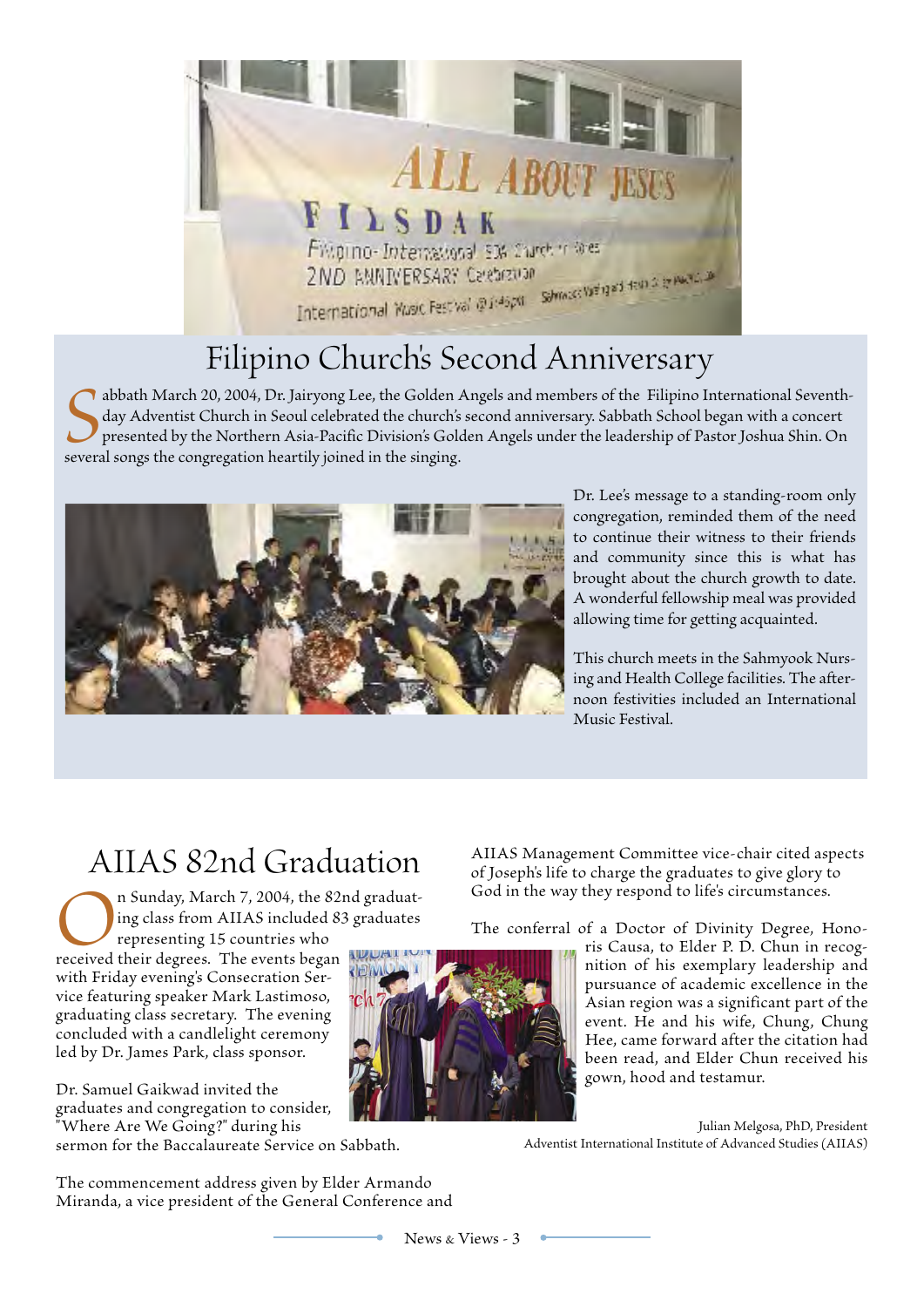#### PMM Dedication - Japan

**I** arly Sabbath morning, March 27, 2004, the Tokyo Central Church was astir as church members began arriving to ensure they had a seat. Extra chairs were in the aisles. The celebration was about to begin. For a whole year, five Pioneer Mission Movement pastors and families had been studying the Japanese language in preparation for ministry. Another group of five families who had just arrived to begin their study were also present for the celebration.



To support the work of the PMM pastors in their evangelistic work the Northern Asia-Pacific Division has organized a group of

seven young volunteers who are giving a year of their lives in music ministry. This group has been named the Golden Angels. NSD Youth Director, Joshua Shin, is their Music Director.

Golden Angels sing for Sabath School



Sabath School began with a thirty-minute concert given by the Golden Angels singers. This set the mood for celebration as the Golden Angels sang in Japanese a special song by Mr. Jun Nemoto, Hiroshima Academy Music Department Chairman, just for this

occasion.

The worship hour sermon was presented by Dr. Jairyong Lee, NSD President, and was emphasized by the Golden Angels' presentation of "So Send I You". JUC President, Takashi Shiraishi's, welcome included these thoughts: "After one hundred years, the Seventh-day Adventist churches in Japan and

Korea are starting a new era in evangelism. I am sure the dedication of the 10 PMM families who have come to a foreign country for the



Takashi Shiraishi, JUC President

sake of the salvation of the people in this field will be an inspiration to Japanese pastors and church members alike. Let us pray for the success of the five families who are going to start their soul winning program next month and another five families who beginning their preparation at

Saniku Gakuin College."

Pastor Kwon JohngHaeng,









First Group Families Special Music



Pastor Tsutomu Sensaki, East Japan Conference President, Pastor Yujiro Sagawa, West Japan Conference President, and Hinenori Kojima, Okinawa Mission President, had the pleasure of welcoming the pastors from the first group to their respective fields of labor.

Akeri Suzuki, PMM Coordinator of JUC and organizer of this celebration



Kojima, OM President

Tsutomu Sengaki, EJC President

Yoshibumi Takahashi, Saniku Gakuin Col-

NSD PMM Coordinator, and Pastor Akeri Suzuki, JUC lege President PMM Coordinator, gave the congregation a report of the PMM work. Following these reports Pastor Kwon introduced the second PMM group.

First group with banners for their assigned church



First PMM group to Japan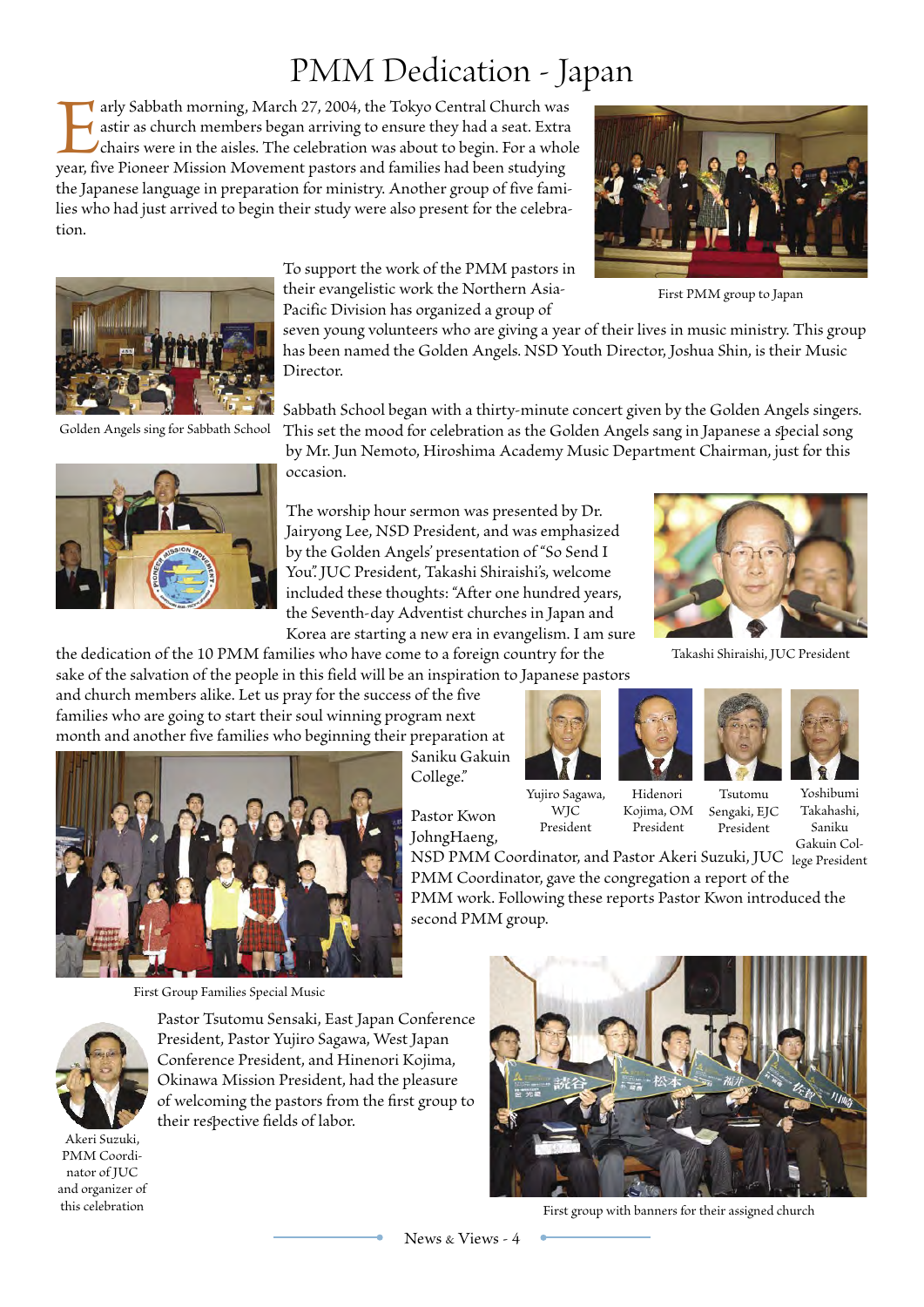### Osaka Evangelistic Meetings

There are about 200,000 Korean people living in Osaka, Japan. Many of them are Korean-Japanese who were born in Japan. Last September, a retired Korean church elder, Mr. Chang-Kil Lee, moved from the USA to the city of Osaka to work for this special group of people. At that time, there was only one Korean church member in the Osaka Tobu Church. Mr. Lee started to search for some of his old friends who had been his elementary school classmates more than 50 years ago. The attendance of the church increased and 13 Koreans are attending the church now. Three of them are studying the Bible to prepare for baptism.

From March 31-April 4, 2004, the Golden Angels and Joshua Shin, NSD Youth Director, led small group evangelistic meetings. Sung, Sun-Je, pastor of Tokyo Korean Church, was the speaker for the meetings.

In the mornings, the Golden Angels singers distributed Sow 1 Billion tracts to Japanese people at Tsuruhashi Station and Osaka Station and each afternoon they sang beautiful songs for the people attending the evangelistic meetings. The Osaka Korean Church was much encouraged by their sincere service and help with the meetings.



Golden Angels in Osaka literature distribution

#### Japanese Youth Volunteer

I ighteen high school and college Adventist youth from Japan joined six staff members on an overseas mission trip to build a church in Bijury Village, Sarawak, Malaysia from March 14-30, 2004.

The population of Bijury Village includes 90 families (500 people). The Adventist membership of the village includes 24 families (100 members). Most of the members have to spend more than one hour walking the six kilometers to worship with other believers on Sabath. For this reason, they had requested help to build a church building nearer to their homes.

On Sabbath, March 27, a special ceremony and worship to celebrate the completion of the building was followed by a baptism in the river near the church. Two Japanese students, Ikuru Hirata and Masami Fukita, from among the volunteers, along with one local person, were baptized.

This youth overseas volunteer project was sponsored by the Japan Union Conference Youth Department and has been in existence for 17 years. Over 730 volunteers have participated in projects sponsored over the years.

Shin, Dong Hee (Joshua) Youth and Children's Ministries Department Director

## ADRA Japan in Laos

**ANDRA** (Adventist Development and Relief Agency) Japan has activated an international project to help those in neighboring countries who are in need. This year, ADRA Japan launched a new project cy) Japan has activated an international project to help those in neighboring countries who are in cooperation with the Setagaya Asia Project (SAP) to send abandoned bicycles to people in need in Laos. On February 5, 2004, a bicycle donation ceremony took place. Representatives from the SAP, ADRA Japan, the Laotian government, and the Japanese Embassy in Laos participated.

According to the SAP, the Setagaya Ward in Tokyo, alone, spends almost \$1 million of taxpayer's money to pick up and dispose of the 20,000 bicycles that are illegally left on the streets every year, most of them still in very good condition. Mitsuo Chris Ishii, director of ADRA Japan, said, "In February, seventy units were sent to Laos. The plan is to send a total of 500 units. The beneficiaries of the bicycles will be poor children who live long distances from

local schools in areas named by the government as the poorest provinces in Laos."

"In July, a second shipment of about 30-40 bicycles as well as computers and sewing machines will be sent to a vocational training



school in Vien Chiane that will open in June. This school will mainly support children who are victims of HIV/ AIDS, mountain hill tribe minority children and orphans," said Mitsuo.

> Song, Sung Sub NSD Communications

Excerpt from Youth Department News - http://www.sda.or.jp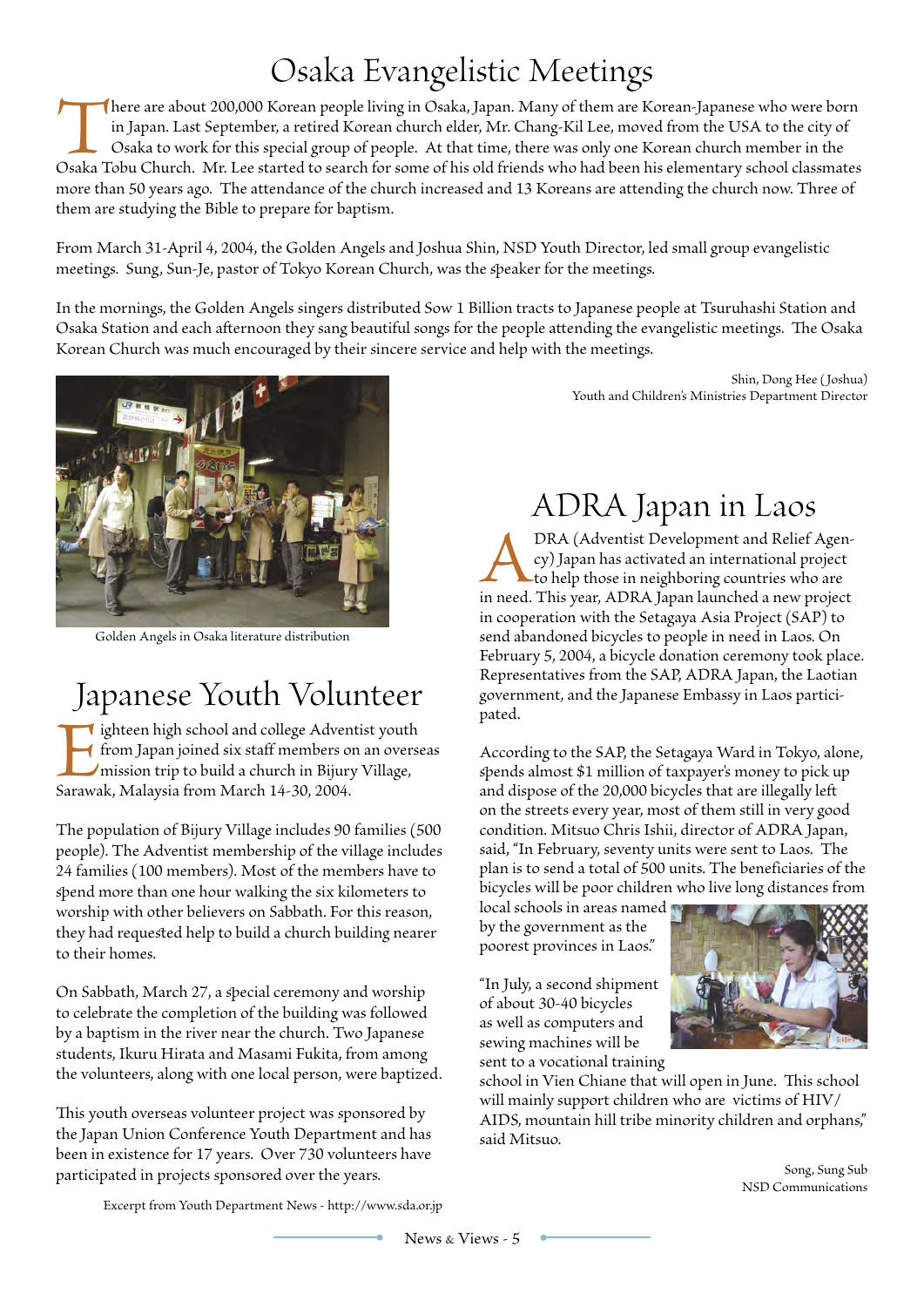### Taiwan Holds Missionary Retreat

The Taiwan Mission held its second annual missionary retreat in Guguan, Taiwan. From March 5-7, 2004, fiftyfive missionaries gathered to enjoy fellowship, spiritual renewal, and to hear the Chinese Union Mission Executive Secretary, John Ash, share messages related to the theme for the weekend, "Renewing the Faith - Renewing the Vision."

In attendance were missionaries from the English Bile Centers, Yang Ming Shan Christian School, Adventist Preparatory



Center as well as some Global Mission Pioneers who are doing church planting in various locations around the island. There were wonderful times of worship, fellowship and prayer as well as outdoor recreation.

Please continue to pray for the missionaries who willingly hear and obey the call of God to serve Him in cross-cultural settings. Pray that the Spirit of Pentecost will strengthen, encourage, and embolden them to share the love of Christ with all whom they meet.

> Bob Folkenberg, Jr.,President Taiwan Mission of Seventh-day Adventists

## Spring Teacher's Retreat

The theme for this year's SDA Language Institute's<br>
annual Spring Teacher's Retreat was "A God of<br>
Surprises". It was held near Naksan Beach in Yang<br>
Yang, Korea, April 2-5, 2004. Over 230 missionary teachannual Spring Teacher's Retreat was "A God of Surprises". It was held near Naksan Beach in Yang ers and their families gathered together for a weekend of fellowship, worship, edification and fun at Freya Condo on the shores of the "East Sea". They traveled by bus, train, van, and plane, from each of the 35 institutes around Korea.

Featured speaker, Randy Barlow, Academic Dean, emphasized aspects of God's character which were surprising: God forgetting our sins, but remembering the good in us; using the prostitute, Rahab, to save the spies in Jericho, and using a foreigner, Ruth, to impact the genealogy of Jesus.

Twelve institutes participated in leading the praise and worship throughout the weekend, while six others helped to facilitate the communion service Friday night, and the Sabbath School on Sabbath morning. Helen Eager, representative of Asian Aide, and mother of John Eager, Kangnam Institute, presented a pictorial overview of the non-profit organization which helps over 6,000 homeless, orphans, lind, deaf, and sick people in Nepal and India with food, clothing, education, shelter and health care. The teachers were eager to support this ministry and the offering collected was divided between Asian Aide and the Philippines Project led by Sandra and Daniel Cruz, Seoul Main Institute.

Part of the weekend focused on plans for the upcoming Summer Bile Camp in July. Pastor Kim Si Young, director of SDALI, preached about Jonathan and his

armor bearer conquering enemies through prayer and faith. With over 45,000 students attending SDALI, he challenged

the foreign teachers to a goal of one foreign teacher, one baptism. Plans for the summer English Bile camp include a total of 2,000 attendees to celebrate the 100-year anniversary of the Seventh-day Adventist



Church's presence in Korea.

During the retreat, missionary teachers enjoyed vegetarian food, recreational activities, walks on the beach, and a talent show. Though it was a weekend for relaxing, there were also seminars which focused on "Missionary Leadership", "Effective Religion Classes", "Effective Vespers", and "Principles of Worship". The teachers networked and shared their ideas so that they could be more successful at their various institutes.

"It was a wonderful weekend," exclaimed Thalia. "I really loved the theme song," commented Bethany Norton.

> Jennifer L. McGhee Field Teaching Supervisor, SDA Language Institutes, Korea

Do you have a friend who you think would like to receive News & Views? Send the name and complete address to our circulation manager at **nsdcomm@kornet. net**. We will be happy to add their name to our mailing list.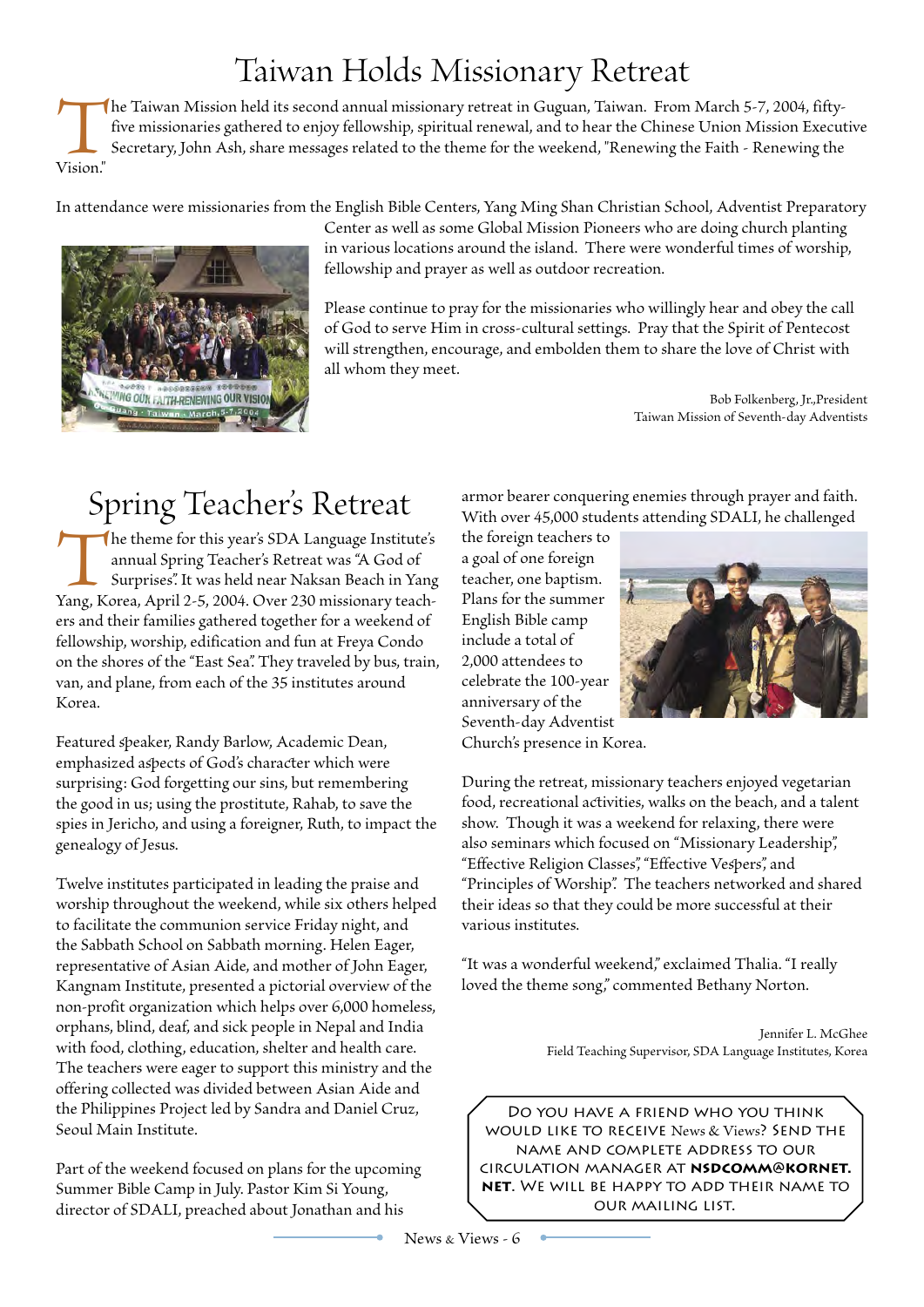## Sabbathkeepers GRE Testing

The ETS (Educational Test Service) has recently offered a Monday test date for the GRE (Graduate Record Examinations) in Korea for a Seventh-day Adventist in respect of his right to keep Saturday as his day offered a Monday test date for the GRE (Graduate Record Examinations) in Korea for a Seventh-day of worship. Since 2003, the verbal and quantitative sections

of the GRE General Test have been offered on Saturdays, without consideration for Sabbathkeepers in China, Hong Kong, Korea, and Taiwan.



Jeong, Young Tae, a 29–year-old medical doctor, who plans to study in the U.S., had been requesting an alternative test date for more than six months. He would lose the

opportunity to take the June 12 exam unless the situation changed. It was said that Jeong never failed to keep the Sabbath during his six years of medical school. In February, 2001, the Korean National Medical Board Test was changed from Saturday to another day because of Jeong's case. The ETS's decision for considering Jeong's religious faith will be good news to other Adventist students in China, Hong Kong, and Taiwan who want to take the GRE but still want to keep the Sabbath.

## GC Youth Director Visits

The General Conference World Youth Director, Dr.<br>
Baraka Muganda, visited Korea March 9-17, 2004.<br>
NSD Youth Director, Joshua Shin, gathered all<br>
Union and Conference Youth Leaders in the NSD territory Baraka Muganda, visited Korea March 9-17, 2004. NSD Youth Director, Joshua Shin, gathered all to take advantage of this great opportunity to meet with Dr. Muganda. Eight directors from Korea, one from Japan,



three from China, one from NSD and one from the GC met together with the theme, "Arise, O Mighty Army!" During this important meeting, the youth directors decided to hold the first NSD

Faith & Mission Universiade for AMiCUS (Adventist Ministry to College and University Students). Improvements were made to the Pathfinder Program and the administration and management of Master Guides. The group visited Nomok Natural Resources Institute where Pathfinders and Master Guides receive training to become leaders. They also visited a military camp to encourage Adventist soldiers.

On March 12, 2004, vespers was held at Cheongryang Ri Church, and on Sabath morning, the Golden Angels provided beautiful music and Pastor Muganda delivered a challenging message to the Sahmyook University students for the worship service. Sabbath afternoon, youth leaders visited Taerung Church's English Bible School, and Junghwadong Church to see their well-organized Pathfinder program. Sabbath evening, they listened to reports from the AMiCUS leaders and the 1000MM support staff at AMiCUS Church in the East Central Korean Conference.

During Dr. Muganda's visit, the time was packed with opportunities to encourage youth leaders to lead in the great mission they face. He emphasized that the NSD has the world's largest population and there is much to do for young souls. He charged all youth directors to work with passion in youth ministry.

> John Yoon Personal Assistant - Youth & Children's Ministries Department

# "In Quest for Quality"

The third annual Bi-divisional Health Professionals'<br>
Convention with Health Care Institutions was hel<br>
in Kuala Lumpur, Malaysia, December 8-12, 2003.<br>
One hundred and forty-one delegates from the Northern Convention with Health Care Institutions was held in Kuala Lumpur, Malaysia, December 8-12, 2003. and Southern Asia-Pacific regions converged to hear Dr. Jairyong Lee, NSD President, give the keynote address. A knowledgeable team of 30 resource persons, who presented a range of topics relating to health ministry work, provided useful information and spiritual challenges. Ample time to fellowship made this an invaluable experience.

An appeal was made for each participant to join the "quest for quality" as they serve mankind in their respective organizations. This was emphasized as being a privilege and responsibility. Fellow human beings deserve the best.

Risk management was presented from many different per spectives including lawyers, practitioners and hospital administrators. Those involved in charting medical records, food preparation, facility management, cleaning, and performance improvement initiatives may affect risk. Clinicians and administrators also have a role in risk management.

Dr. Allan Handysides, director of General Conference Health Ministries, presented the topic: The Adventist Health Care: A Mission of Caring. His special emphasis was on spirituality and how to maintain it. Workshops covering Spiritual Care & Mission, Administration, Nursing, Plant Safety, Food Safety, Dentistry, Internal Medicine, Surgery, OB/GYN and Community Health were provided to meet the needs of the professions represented and everyone felt charged at the end of the convention. All were blessed with the spiritual emphasis throughout the week provided by speakers from the church.

Philip Wong, Chief Financial Officer, Tsuen Wan Adventist Hospital, Hong Kong

 $\bullet$